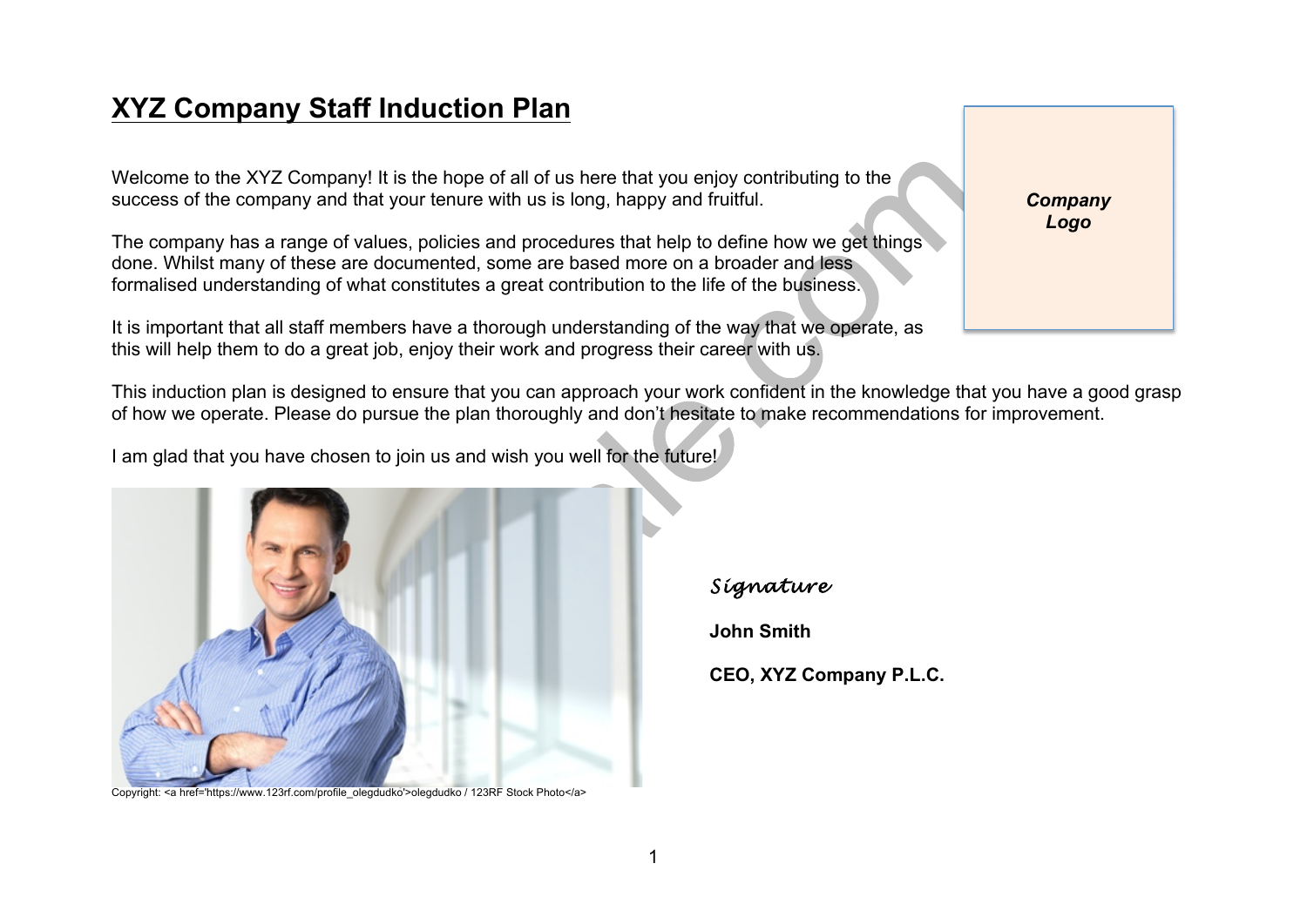## **The induction plan**

| Your name           |                                         |  |
|---------------------|-----------------------------------------|--|
| Your job role       | <b>Customer Services Representative</b> |  |
| Your manager's name |                                         |  |
| Date of joining     |                                         |  |

The induction plan is divided into two sections. The first is common to all new starters, and gives you a general introduction to the company and how we get things done. The second part is specific to your role and is designed to make sure that you can become a confident and effective contributor quickly.

Someone within your team will be nominated as your 'buddy' for the purposes of your induction. He or she will be there to guide you and to help to make introductions and appointments for you.

Following each step of your induction training you will be asked to sign your induction plan, as will the person delivering the training. This is an acknowledgement that the topic has been covered in sufficient detail; so don't sign if you are not happy with that step but talk to the person responsible so that the problem can be dealt with!

2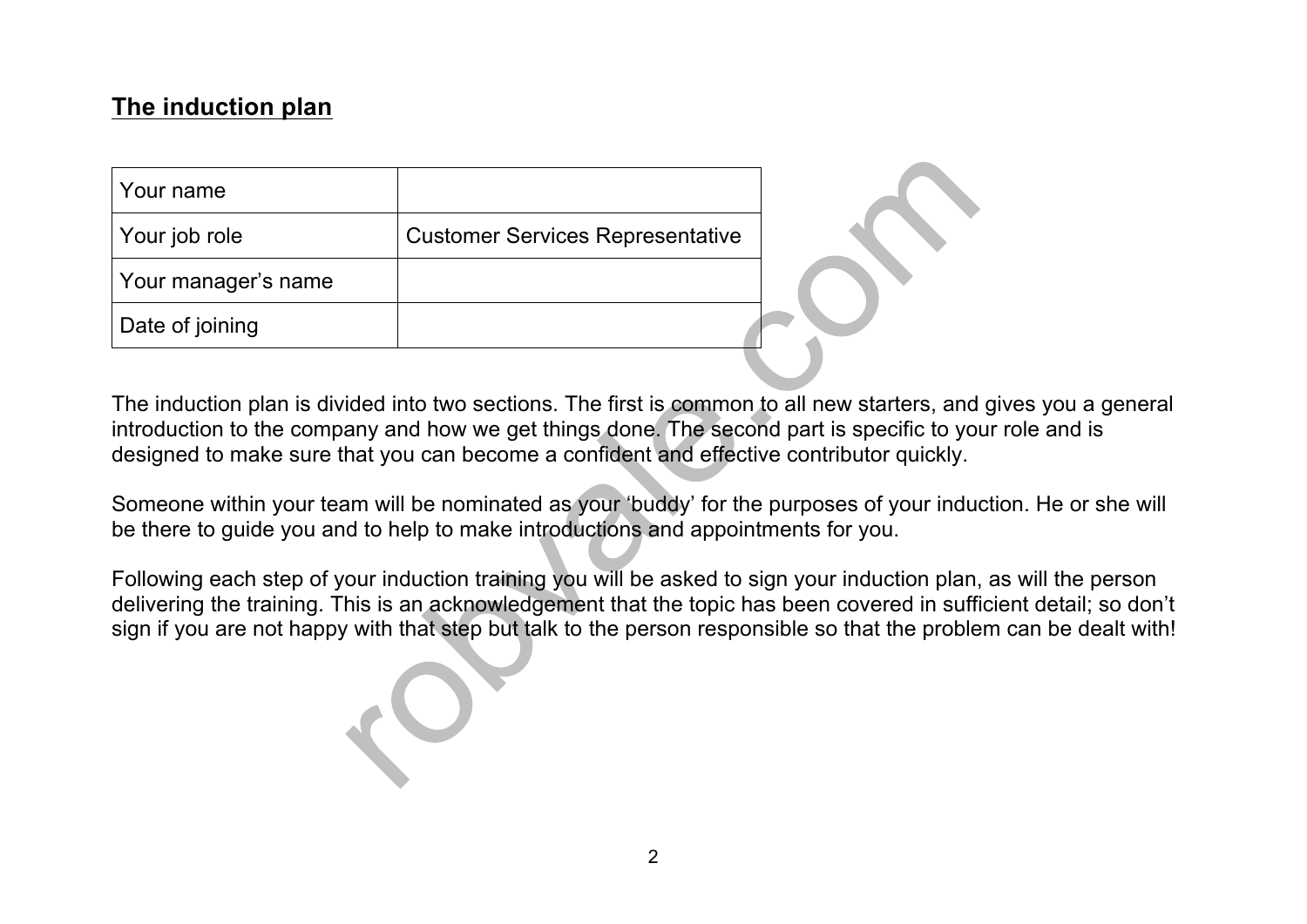|           | <b>Part 1- General Induction</b>                                   | <b>Appointment</b><br>date/time | <b>Time</b><br>allowed | <b>Trainer</b>   | Signature-<br><b>Delivery</b> | Signature-<br><b>Receipt</b> |
|-----------|--------------------------------------------------------------------|---------------------------------|------------------------|------------------|-------------------------------|------------------------------|
|           | Welcome discussion (group or individual)                           |                                 | 60 minutes             | CEO or executive |                               |                              |
|           | Who we are and what we do                                          |                                 |                        | committee        |                               |                              |
|           | Our mission and goals                                              |                                 |                        | member           |                               |                              |
|           | Our values and principles                                          |                                 |                        |                  |                               |                              |
| ٠         | Conduct- living the values and principles                          |                                 |                        |                  |                               |                              |
|           | Our responsibilities to stakeholders                               |                                 |                        |                  |                               |                              |
|           | <b>Employees</b><br>$\circ$                                        |                                 |                        |                  |                               |                              |
|           | Each other<br>$\bigcirc$                                           |                                 |                        |                  |                               |                              |
|           | Customers                                                          |                                 |                        |                  |                               |                              |
|           | <b>Shareholders</b><br>$\circ$                                     |                                 |                        |                  |                               |                              |
|           | <b>Suppliers</b><br>O                                              |                                 |                        |                  |                               |                              |
|           | The community<br>$\circ$                                           |                                 |                        |                  |                               |                              |
|           |                                                                    |                                 |                        |                  |                               |                              |
|           | Your employment contract and HR procedures                         |                                 | 90 minutes             | HR manager or    |                               |                              |
|           | Your contract, terms and conditions of                             |                                 |                        | colleague        |                               |                              |
|           | employment                                                         |                                 |                        |                  |                               |                              |
|           | Checking of details for payroll etc.                               |                                 |                        |                  |                               |                              |
|           | The staff handbook                                                 |                                 |                        |                  |                               |                              |
|           | Expenses policy and procedures                                     |                                 |                        |                  |                               |                              |
|           | Performance review processes and procedures                        |                                 |                        |                  |                               |                              |
| $\bullet$ | Your development and growth<br>Communication policy and procedures |                                 |                        |                  |                               |                              |
| ٠         |                                                                    |                                 |                        |                  |                               |                              |
| ٠         | Conduct, bullying and abuse                                        |                                 |                        |                  |                               |                              |
|           | Payroll procedures<br>Sickness and absence procedure               |                                 |                        |                  |                               |                              |
|           | Holiday procedure                                                  |                                 |                        |                  |                               |                              |
|           |                                                                    |                                 |                        |                  |                               |                              |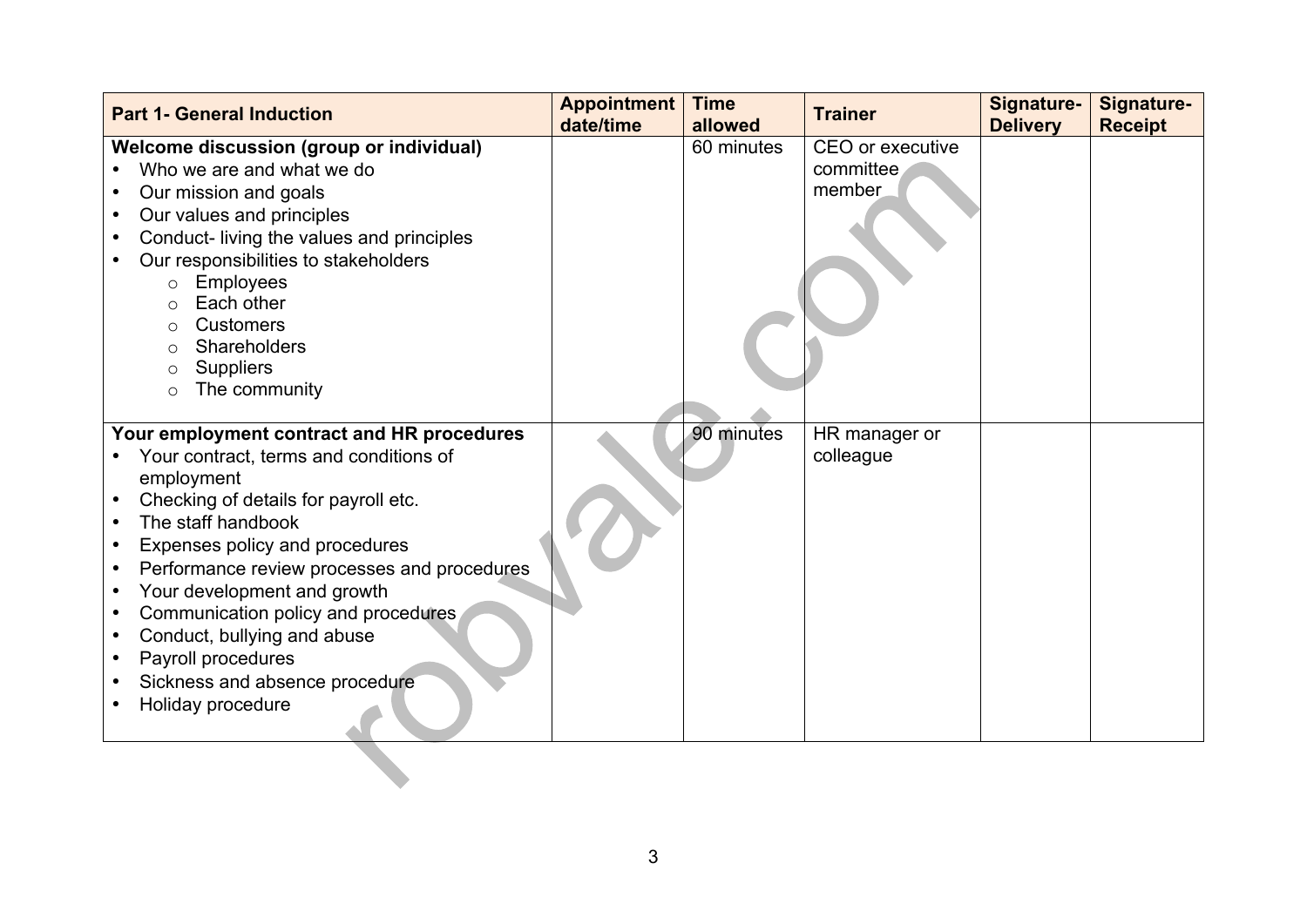| <b>Safety &amp; security</b><br>Our responsibilities to each other<br>Fire and evacuation procedures<br>Fire extinguisher use<br>Accident & security procedure<br>Parking<br>$\bullet$                                            | 60 minutes | Safety<br>representative                  |  |
|-----------------------------------------------------------------------------------------------------------------------------------------------------------------------------------------------------------------------------------|------------|-------------------------------------------|--|
| <b>Orientation</b><br>Tour of the site and introductions as appropriate<br>Personal possessions and their safeguarding<br>$\bullet$<br>Catering arrangements<br>Personal hygiene<br>$\bullet$<br>Washrooms<br>Waste and recycling | 60 minutes | Departmental<br>colleague                 |  |
| 1.7.<br>Introduction to the system<br>$\bullet$<br>The company network<br>$\bullet$<br>Company mobile phones (where appropriate)<br>Security and passwords<br>Personal computer issue & use (where<br>appropriate)<br>Wi-fi       | 90 minutes | I.T. Manager or<br>colleague              |  |
| <b>Facilities</b><br>Housekeeping<br>Visitors procedures<br>Photocopier use<br>Telephone system, policies and use<br>Stationery and equipment<br>$\bullet$<br>Personal mobile phones policy and use                               | 90 minutes | <b>Facilities Manager</b><br>or colleague |  |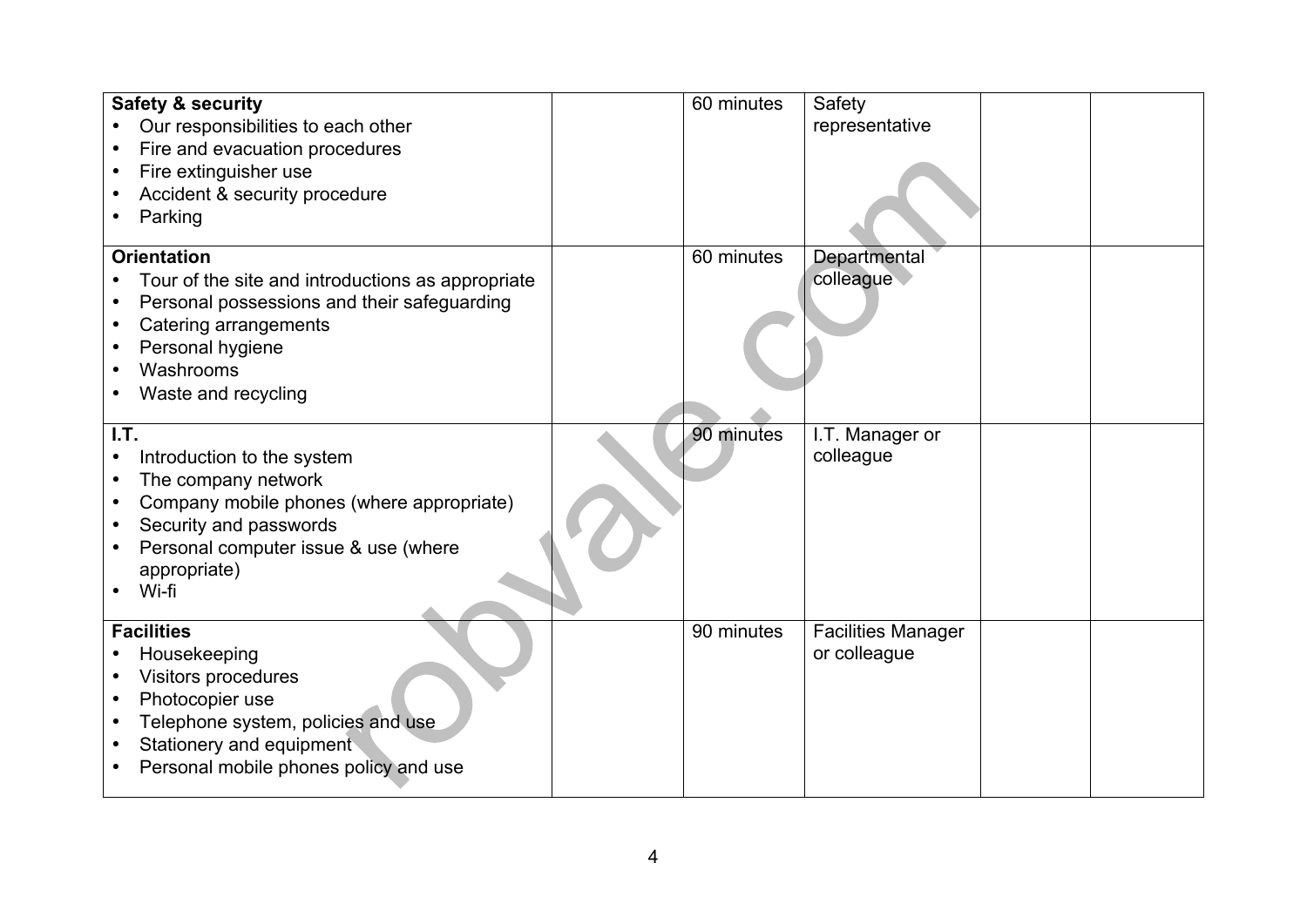|           | <b>Part 2- Job Specific Induction</b>       | <b>Appointment</b><br>date/time | <b>Time</b><br>allowed | <b>Trainer</b> | Signature-<br><b>Delivery</b> | Signature-<br><b>Receipt</b> |
|-----------|---------------------------------------------|---------------------------------|------------------------|----------------|-------------------------------|------------------------------|
|           | <b>The Customer Services role</b>           |                                 |                        |                |                               |                              |
|           | Why we are here                             |                                 |                        |                |                               |                              |
|           | Where we fit in                             |                                 |                        |                |                               |                              |
|           | Our ethos                                   |                                 |                        |                |                               |                              |
| $\bullet$ | What good customer service looks like       |                                 |                        |                |                               |                              |
|           | The Customer Services department            |                                 |                        |                |                               |                              |
| $\bullet$ | Organisation and structure                  |                                 |                        |                |                               |                              |
| $\bullet$ | Routines at the start and end of your shift |                                 |                        |                |                               |                              |
| $\bullet$ | Other routines, breaks etc                  |                                 |                        |                |                               |                              |
|           | <b>Performance review</b>                   |                                 |                        |                |                               |                              |
|           | Performance review processes                |                                 |                        |                |                               |                              |
|           | Assessment criteria                         |                                 |                        |                |                               |                              |
|           | <b>Training and development</b>             |                                 |                        |                |                               |                              |
| $\bullet$ | Your training plan                          |                                 |                        |                |                               |                              |
|           | On-going training                           |                                 |                        |                |                               |                              |
| $\bullet$ | Your growth and development                 |                                 |                        |                |                               |                              |
|           | The Customer Services telephone system      |                                 |                        |                |                               |                              |
| $\bullet$ | Introduction to the system                  |                                 |                        |                |                               |                              |
| $\bullet$ | Introduction to the manual, procedures and  |                                 |                        |                |                               |                              |
|           | routines                                    |                                 |                        |                |                               |                              |
|           | Trial use                                   |                                 |                        |                |                               |                              |
|           |                                             |                                 |                        |                |                               |                              |
|           |                                             |                                 |                        |                |                               |                              |